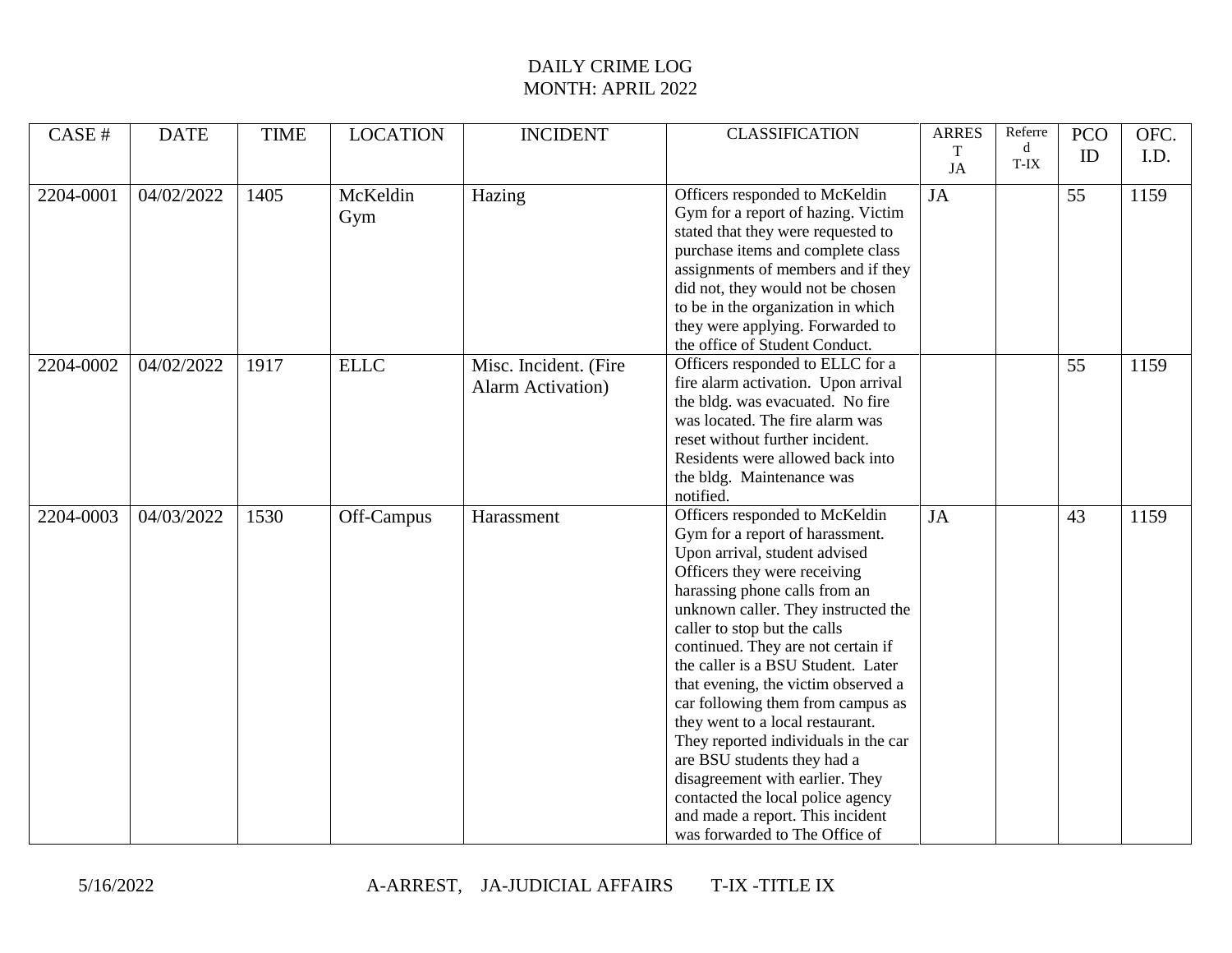|           |            |      |                 |                                             | Student Conduct.                                                                                                                                                                                                                                                                                                                                                                       |    |      |      |
|-----------|------------|------|-----------------|---------------------------------------------|----------------------------------------------------------------------------------------------------------------------------------------------------------------------------------------------------------------------------------------------------------------------------------------------------------------------------------------------------------------------------------------|----|------|------|
| 2204-0004 |            |      |                 | <b>Issued In Error</b>                      | Issued in error. See report #2203-<br>0055                                                                                                                                                                                                                                                                                                                                             |    | 43   | 1142 |
| 2204-0005 | 04/04/2022 | 1348 | <b>ELLC</b>     | <b>Malicious Destruction</b><br>of Property | Officers responded to ELLC for a<br>report of property damage to the<br>lounge on the 5 <sup>th</sup> fl. Unknown<br>person(s) put a hole in the wall,<br>broke tables and chairs and wrote<br>foul language on the walls. The<br>Resident Assistance was notified.<br>Total damage is approx. \$340.00.                                                                               |    | 1158 | 1153 |
| 2204-0006 | 04/05/2022 | 0300 | <b>ELLC</b>     | Misc. Inc.<br>(Unauthorized Party)          | Officers responded to ELLC for an<br>unauthorized party. Upon arrival<br>met with RA on duty who escorted<br>them to the 3 <sup>rd</sup> floor. There was an<br>odor of suspected marijuana and an<br>empty bottle of alcohol laying on<br>the floor. Several students were<br>identified and sent on their way. An<br>Incident referral was sent to the<br>Office of Student Conduct. | JA | 44   | 1159 |
| 2204-0007 | 04/05/2022 | 1052 | Unknown         | <b>Lost Property</b>                        | Officers responded McKeldin for a<br>report of lost property. A student<br>advised they misplaced their BSU<br>parking permit. They were advised<br>hon ow to purchase a replacement.<br>Total loss \$80.00.                                                                                                                                                                           |    | 41   | 1153 |
| 2204-0008 | 04/05/2022 | 1247 | <b>NSU Café</b> | <b>Medical Emergency</b>                    | Officers were dispatched to the<br>New Student Center for a medical<br>emergency. Upon arrival, the<br>victim stated they became weak and<br>light-headed. EMS was dispatched<br>the student refused transport to the<br>nearest hospital.                                                                                                                                             |    | 41   | 1112 |
| 2204-0009 | 04/05/2022 | 1551 | Lot K           | Impound                                     | A vehicle illegally parked was<br>ticketed and towed.                                                                                                                                                                                                                                                                                                                                  |    | 43   | 1159 |
| 2204-0010 | 04/05/2022 | 1630 | <b>CBGS</b>     | <b>Lost Property</b>                        | Officer responded to McKeldin<br>Gym, to take a lost property report.                                                                                                                                                                                                                                                                                                                  |    | 43   | 1128 |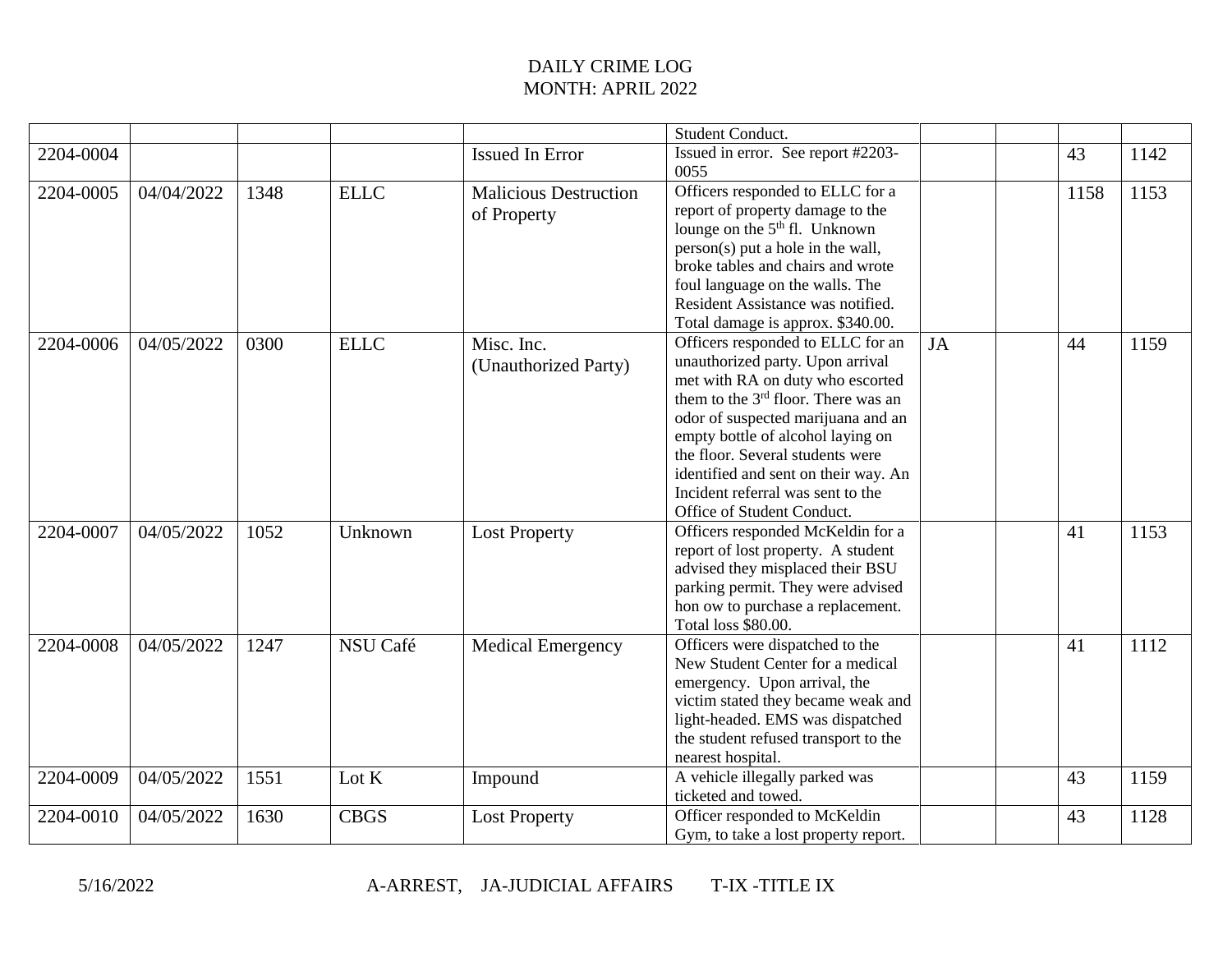| 2204-0011 | 04/05/2022 | 2036 | <b>MLK</b>         | <b>Medical Emergency</b>             | Investigation revealed that the<br>victim lost their Apple iPhone 12<br>Max Pro in the first level bathroom<br>in the Business and Graduate<br>Studies bldg. Lost and Found was<br>checked with negative results.<br>Officers were dispatched to the                                                                                                                                                                                             |           | 43 | 1159 |
|-----------|------------|------|--------------------|--------------------------------------|--------------------------------------------------------------------------------------------------------------------------------------------------------------------------------------------------------------------------------------------------------------------------------------------------------------------------------------------------------------------------------------------------------------------------------------------------|-----------|----|------|
|           |            |      |                    |                                      | MLK building for a report of a sick<br>person. Upon arrival, they were<br>advised the victim was having an<br>asthma attack. EMS was requested<br>and the victim was transported to<br>Bowie Health Center.                                                                                                                                                                                                                                      |           |    |      |
| 2204-0012 | 04/06/2022 | 1031 | Lot S              | Impound                              | A vehicle blocking the roadway on<br>Parking Lot S was ticketed and<br>towed.                                                                                                                                                                                                                                                                                                                                                                    |           | 41 | 1153 |
| 2204-0013 | 04/06/2022 | 1221 | <b>Guard Booth</b> | Harassment                           | Officers took a report over the<br>phone from BSU staff who reported<br>a temporary staff employee was<br>harassed by an unknown security<br>guard at the guard's booth when<br>they arrived on campus. Temporary<br>staff felt uncomfortable and left<br>campus after reporting the incident<br>to their immediate supervisor.<br>Investigation revealed the identity<br>of the contracted security guard and<br>they were removed from campus. |           | 41 | 1158 |
| 2204-0014 | 04/06/2022 | 1614 | <b>JEP</b>         | <b>Disorderly Conduct</b>            | An Officer was dispatched to the<br>JEP building for a disorderly<br>student. Upon arrival officers met<br>with the student and a faculty<br>member. The student eventually<br>calmed down and was able to<br>continue with the class. Forwarded<br>to the Office of Student Conduct.                                                                                                                                                            | <b>JA</b> | 55 | 1142 |
| 2204-0015 | 04/01/2022 | 1044 | Facilities         | Misc. Incident<br>(Employee Dispute) | An Officer spoke with an employee<br>who said they were threatened by<br>another employee. The employee                                                                                                                                                                                                                                                                                                                                          |           | 41 | 1143 |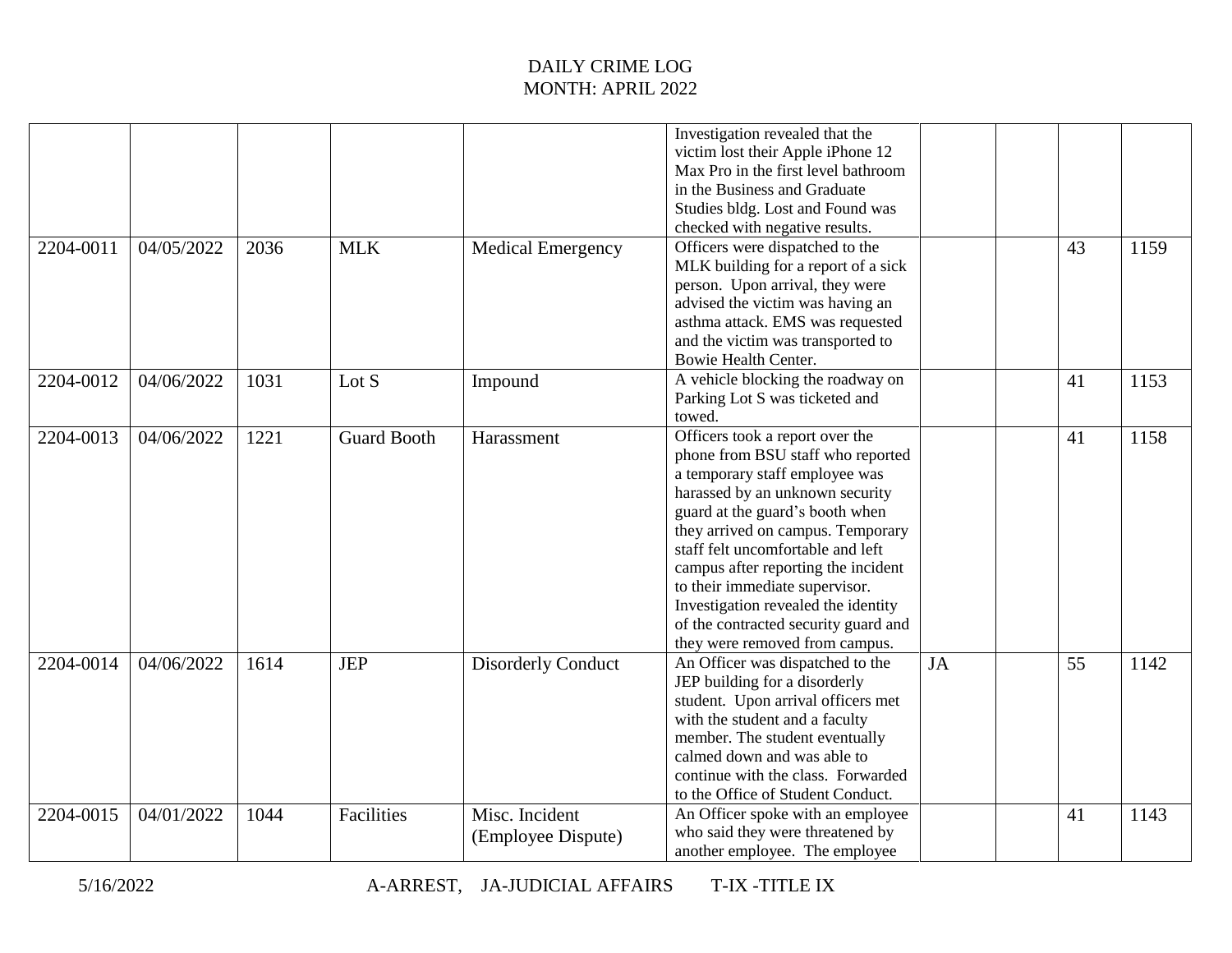|           |            |      |                    |                                   | said during a disagreement they had<br>with another employee, the other<br>employee said "they would regret it<br>and pay for this". The employee<br>said they felt threaten and wanted<br>to make a report. The employee<br>did not want to go into details of<br>what occurred before the former<br>employee made the comment. The<br>reporting person was advised to<br>speak with their supervisor about<br>this incident.                  |    |                 |      |
|-----------|------------|------|--------------------|-----------------------------------|-------------------------------------------------------------------------------------------------------------------------------------------------------------------------------------------------------------------------------------------------------------------------------------------------------------------------------------------------------------------------------------------------------------------------------------------------|----|-----------------|------|
| 2204-0016 | 04/07/2022 | 1221 | Unknown            | <b>Lost Property</b>              | Officers responded to McKeldin<br>Gym for a report of lost property.<br>The student advised that they forgot<br>to remove their BSU parking permit<br>from their vehicle after selling it.<br>They were informed on how to<br>obtain a replacement.                                                                                                                                                                                             |    | 41              | 1143 |
| 2204-0017 | 04/12/2022 | 0912 | Lot S              | Impound                           | A vehicle blocking the roadway,<br>was ticketed and towed.                                                                                                                                                                                                                                                                                                                                                                                      |    | 41              | 1153 |
| 2204-0018 | 04/12/2022 | 1059 | Wellness<br>Center | <b>Medical Emergency</b>          | Officers responded to the Wellness<br>Center for a Medical Emergency.<br>EMS was contacted and the victim<br>refused transport. A referral was<br>forwarded to the Office of Student<br>Conduct.                                                                                                                                                                                                                                                | JA | 41              | 1143 |
| 2204-0019 | 04/12/2022 | 1530 | Mailroom           | Misc. Inc. (Suspicious<br>Person) | An officer was dispatched to the<br>Facilities Mgmt. building in<br>reference to a suspicious person.<br>Upon arrival, officer spoke with<br>staff, and was advised an unknown<br>person entered the building and<br>requested the location of a specific<br>office. When the staff member<br>questioned the person concerning<br>who they were looking for, the<br>individual got upset and exited the<br>building. Officers canvased the area |    | $\overline{55}$ | 1128 |

5/16/2022 A-ARREST, JA-JUDICIAL AFFAIRS T-IX -TITLE IX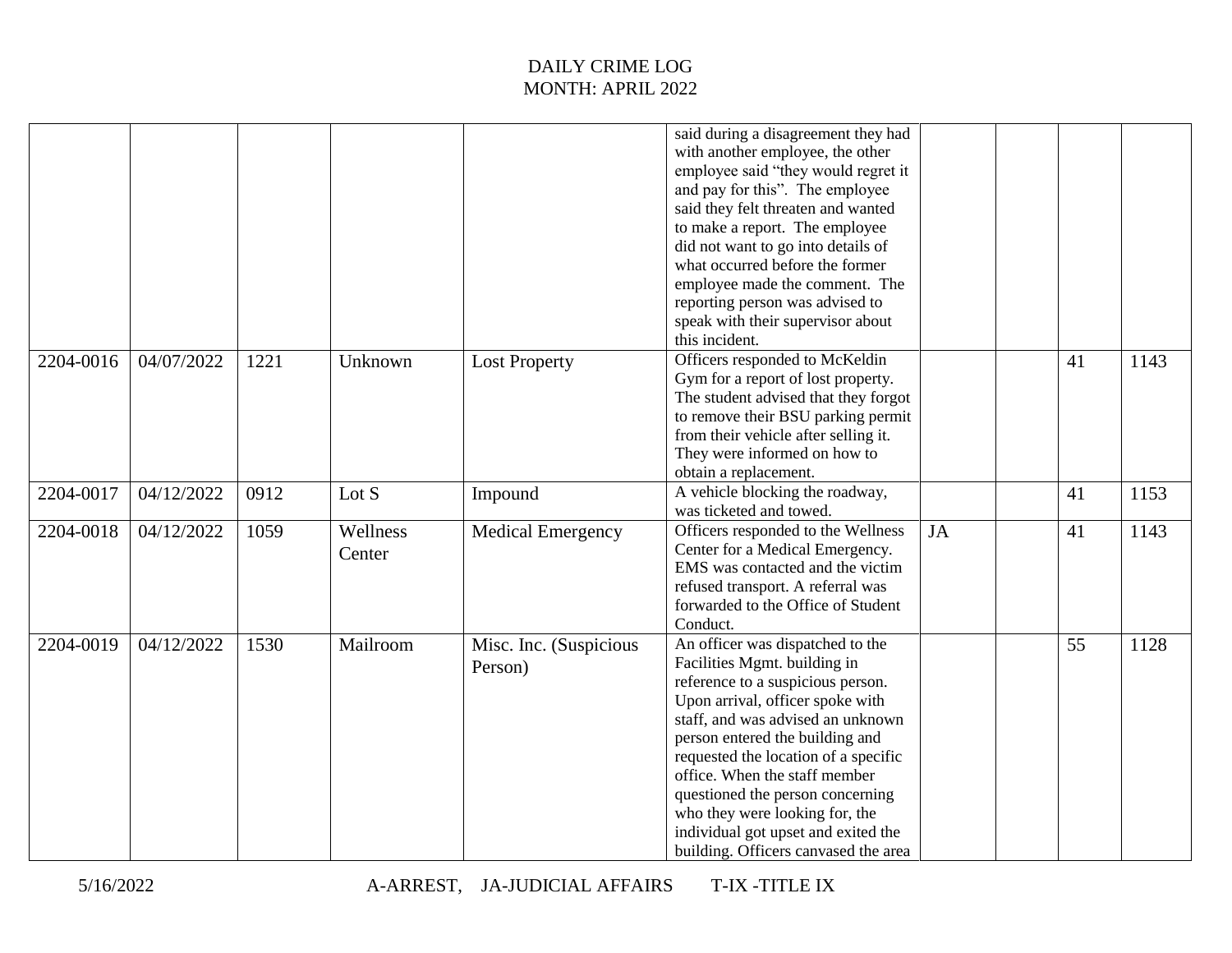|           |                |      |                                       |                                | with negative results.                                                                                                                                                                                                                                                                                               |           |                 |      |
|-----------|----------------|------|---------------------------------------|--------------------------------|----------------------------------------------------------------------------------------------------------------------------------------------------------------------------------------------------------------------------------------------------------------------------------------------------------------------|-----------|-----------------|------|
| 2204-0020 | <b>SKIPPED</b> |      | <b>SKIPPED</b>                        | <b>SKIPPED</b>                 |                                                                                                                                                                                                                                                                                                                      |           | 55              | 1128 |
| 2204-0021 | 04/12/2022     | 1832 | <b>CMRC</b>                           | <b>Welfare Check</b>           | A concerned parent requested a<br>welfare check of a student who may<br>have wanted to do harm to<br>themselves. An officer responded<br>and spoke with the student who<br>stated they did not want to harm<br>themselves. Forwarded to the<br>Office of Student Conduct.                                            | <b>JA</b> | $\overline{55}$ | 1128 |
| 2204-0022 | 04/12/2022     | 1130 | Robinson Hall<br><b>Security Gate</b> | <b>Medical Emergency</b>       | Officers were dispatched to<br>Robinson Hall for a report of a sick<br>person. EMS was requested,<br>responded and transported the<br>victim to Bowie Medical Center.                                                                                                                                                |           | 58              | 1158 |
| 2204-0023 | 04/13/2022     | 0832 | Lot O                                 | Impound                        | Vehicle illegally parked was<br>ticketed and towed.                                                                                                                                                                                                                                                                  |           | 41              | 1153 |
| 2204-0024 | 04/13/2022     | 1545 | East<br>Promenade/Lot<br>$\mathbf{P}$ | Assault $(1st \text{ Degree})$ | 4(c) Student backed into an officer<br>with their vehicle while the officer<br>was attempting to obtain the<br>identity of the student. The Officer<br>did not sustain any injuries.<br>Forwarded to the Office of Student<br>Conduct.                                                                               | JA        | 43              | 1112 |
| 2204-0025 | 04/14/2022     | 1134 | Marc Lot                              | <b>Medical Emergency</b>       | An officer was dispatched to the<br>eastbound Marc Train parking lot<br>for a medical emergency. EMS was<br>requested, responded and did a<br>preliminary check. The student<br>refused transport to the hospital and<br>got on the train without further<br>incident Forwarded to the Office of<br>Student Conduct. | JA        | 41              | 1153 |
| 2204-0026 | 04/14/2022     | 1158 | Campus-Wide                           | Misc. Incident                 | A student contacted the police                                                                                                                                                                                                                                                                                       |           | 41              | 1144 |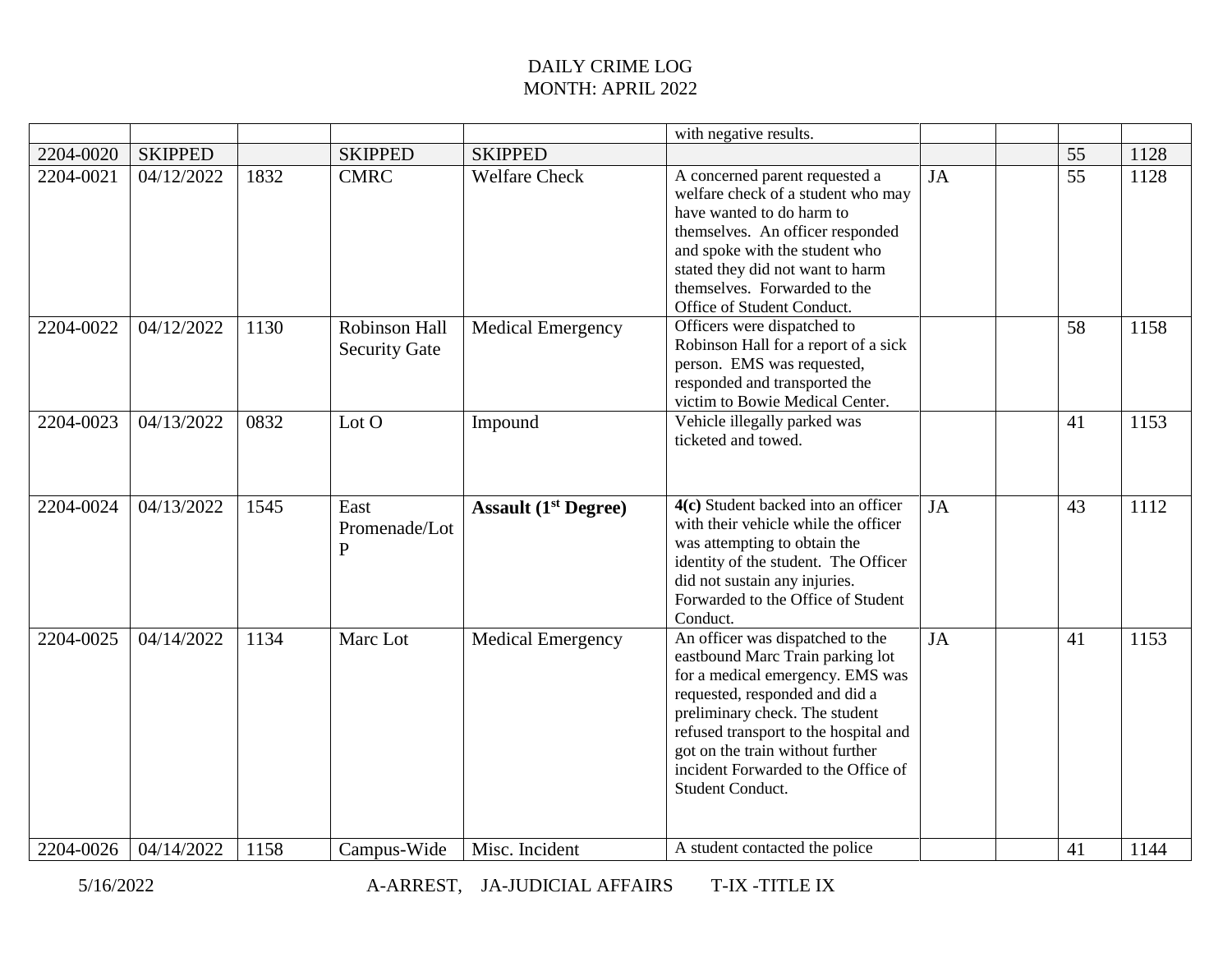|           |            |      |                   | (Suspicious Person with  | department and reported they         |           |    |      |
|-----------|------------|------|-------------------|--------------------------|--------------------------------------|-----------|----|------|
|           |            |      |                   | Erratic Behavior)        | viewed a suspicious person           |           |    |      |
|           |            |      |                   |                          | displaying unusual behavior on       |           |    |      |
|           |            |      |                   |                          | social media that could be a threat  |           |    |      |
|           |            |      |                   |                          | to the campus community. An          |           |    |      |
|           |            |      |                   |                          | investigation was completed and an   |           |    |      |
|           |            |      |                   |                          | outside police agency made contact   |           |    |      |
|           |            |      |                   |                          | with the suspicious person at their  |           |    |      |
|           |            |      |                   |                          | residence and subsequently           |           |    |      |
|           |            |      |                   |                          | transported them to the hospital for |           |    |      |
|           |            |      |                   |                          | a medical evaluation.                |           |    |      |
| 2204-0027 | 04/14/2022 | 1335 | Wellness          | <b>Medical Emergency</b> | Officers were dispatched to the      |           | 41 | 1153 |
|           |            |      | Center            |                          | Wellness Center for a report of a    |           |    |      |
|           |            |      |                   |                          | medical emergency. EMS was           |           |    |      |
|           |            |      |                   |                          | dispatched and evaluated individual  |           |    |      |
|           |            |      |                   |                          | that may have had a side effect to   |           |    |      |
|           |            |      |                   |                          | the medication they were taking. A   |           |    |      |
|           |            |      |                   |                          | parent responded to campus and       |           |    |      |
|           |            |      |                   |                          | transported the student home.        |           |    |      |
| 2204-0028 | 04/14/2022 | 1535 | <b>Haley Hall</b> | CDS (Marijuana)          | Officers were dispatched to a        | <b>JA</b> | 55 | 1128 |
|           |            |      |                   |                          | Residential Hall in reference to     |           |    |      |
|           |            |      |                   |                          | reported CDS. Upon arrival,          |           |    |      |
|           |            |      |                   |                          | officers spoke with a residential    |           |    |      |
|           |            |      |                   |                          | assistant who was conducting         |           |    |      |
|           |            |      |                   |                          | safety checks and noticed suspected  |           |    |      |
|           |            |      |                   |                          | marijuana, and paraphernalia on a    |           |    |      |
|           |            |      |                   |                          | desk. The suspected marijuana was    |           |    |      |
|           |            |      |                   |                          | tested with positive results. Items  |           |    |      |
|           |            |      |                   |                          | were confiscated, logged and         |           |    |      |
|           |            |      |                   |                          | placed into evidence at the police   |           |    |      |
|           |            |      |                   |                          | department. Forwarded to The         |           |    |      |
|           |            |      |                   |                          | Office of Student Conduct.           |           |    |      |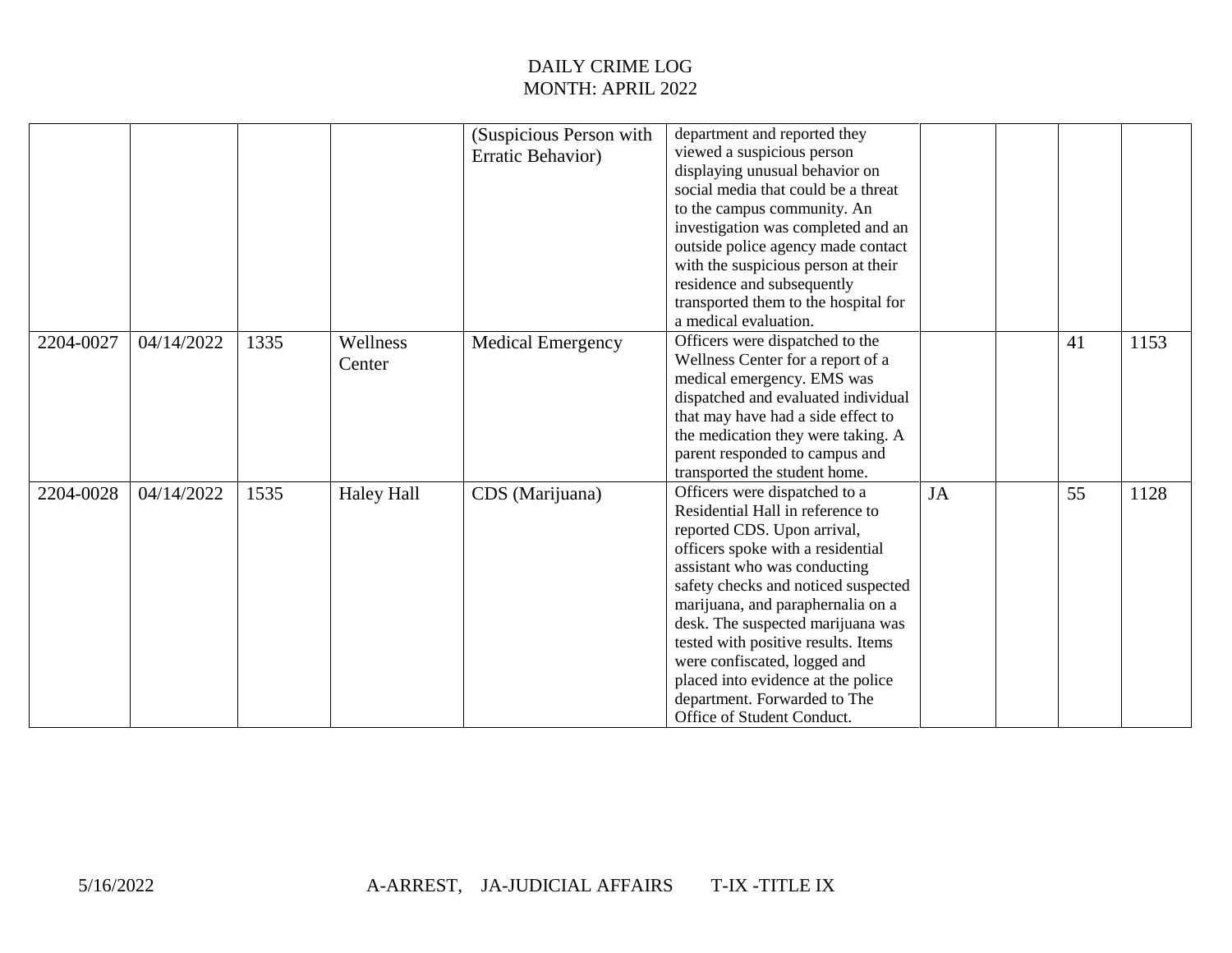| 2204-0029 | 04/14/2022 | 1655 | <b>Haley Hall</b> | CDS (Marijuana)                                   | Officers were dispatched to a<br>residential hall in reference to CDS.<br>Upon arrival, the officer spoke with<br>a resident assistant who advised<br>that they were conducting a safety<br>check when they noticed suspected<br>marijuana. It was confiscated,<br>tested with positive results and<br>logged into evidence. This incident<br>was forwarded to The Office of<br>Student Conduct.      | <b>JA</b> | 55 | 1128 |
|-----------|------------|------|-------------------|---------------------------------------------------|-------------------------------------------------------------------------------------------------------------------------------------------------------------------------------------------------------------------------------------------------------------------------------------------------------------------------------------------------------------------------------------------------------|-----------|----|------|
| 2204-0030 | 04/15/2022 | 0212 | Lot S             | Impound                                           | A vehicle displaying expired tags<br>was ticketed and towed.                                                                                                                                                                                                                                                                                                                                          |           | 44 | 1159 |
| 2204-0031 | 04/15/2022 | 0253 | Lot S             | <b>Disorderly Conduct</b>                         | A student became disorderly while<br>their vehicle was being towed.<br>Officer had to intervene and stop<br>the student from interfering.<br>Forwarded to the Office of Student<br>Conduct.                                                                                                                                                                                                           | JA        | 44 | 1158 |
| 2204-0032 | 04/15/2022 | 0037 | <b>Haley Hall</b> | Misc. Incident (Fire<br><b>Alarm Activation</b> ) | Officers were dispatched to a<br>Residential Hall for a fire alarm<br>sounding in a room. Upon arrival,<br>officers meet with RA who escorted<br>officers to the dwelling on the first<br>floor. Student reported had a candle<br>burning in their room, which<br>caused the alarm. There was no fire<br>and the alarm was reset. This<br>incident was forwarded to the<br>Office of Student Conduct. | JA        | 58 | 1159 |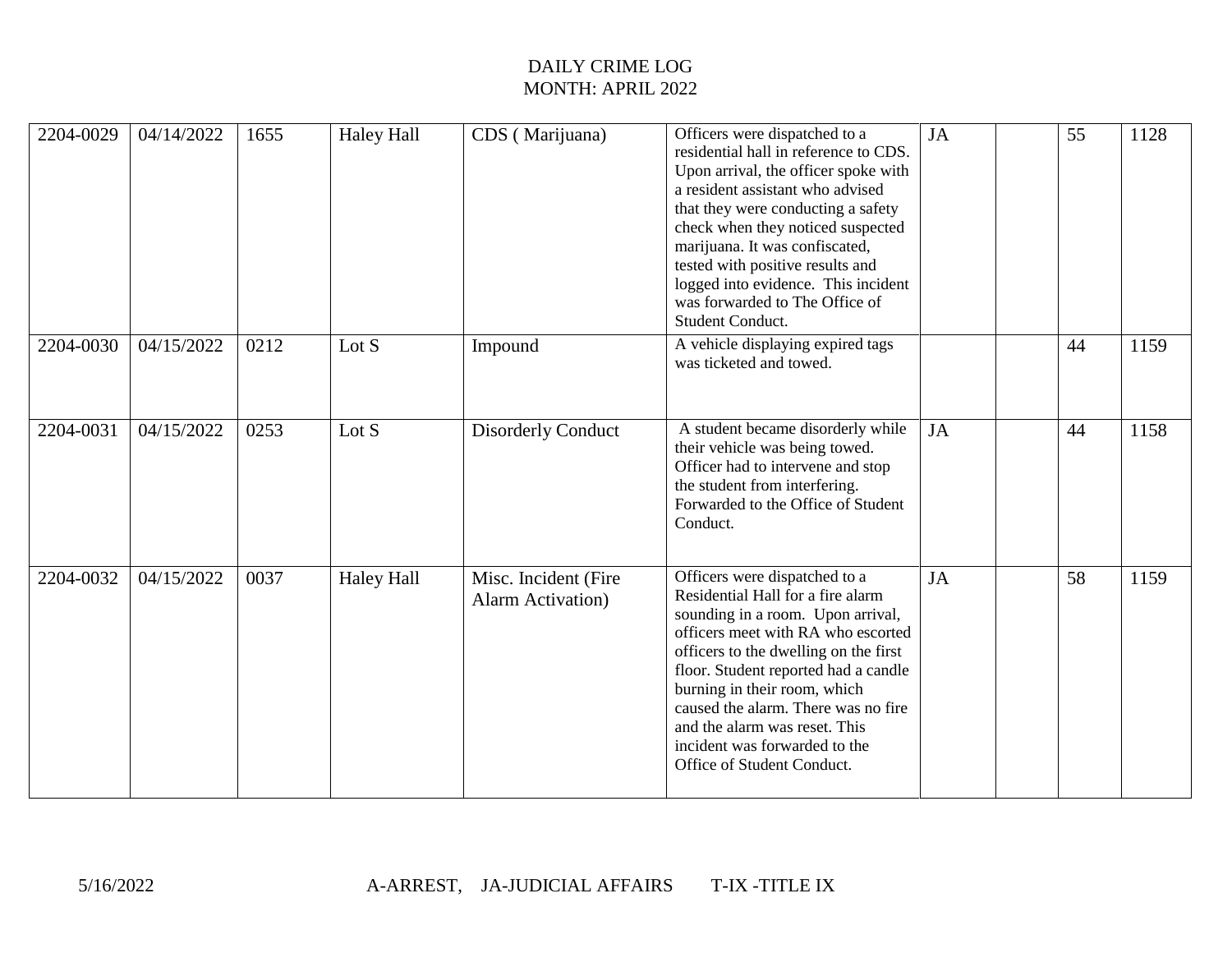| 2204-0033 | 04/15/2022 | 1853 | Football<br>Stadium | <b>Medical Emergency</b> | Officer were dispatched to the<br>Football Stadium for an injured<br>person. Upon arrival, the officer<br>spoke with the victim who advised<br>they were having severe cramps.<br>EMS was contacted. They arrived<br>and transported the victim to Bowie<br>Health Center.                                                                                                                                              |           | 53 | 1128 |
|-----------|------------|------|---------------------|--------------------------|-------------------------------------------------------------------------------------------------------------------------------------------------------------------------------------------------------------------------------------------------------------------------------------------------------------------------------------------------------------------------------------------------------------------------|-----------|----|------|
| 2204-0034 | 04/15/2022 |      |                     | <b>Issued In Error</b>   | See departmental form 95                                                                                                                                                                                                                                                                                                                                                                                                |           | 41 | 1158 |
| 2204-0035 | 04/16/2022 | 1141 | <b>Haley Hall</b>   | <b>Medical Emergency</b> | Officers were dispatched to a<br>Residential Hall for a sick person.<br>Upon arrival, the officer spoke with<br>the reporting person who informed<br>a student was experiencing a health<br>crisis and needed medical attention.<br>EMS was dispatched and<br>transported the individual to<br>Doctor's Hospital. This incident<br>was forwarded to the Office of<br><b>Student Conduct and Counseling</b><br>Services. | JA        | 58 | 1158 |
| 2204-0036 | 04/18/2022 | 0545 | Campus-Wide         | Hazing                   | An anonymous person contacted<br>the police department to report<br>possible hazing incidents with a<br>Greek organization. Officers were<br>unable to make contact with the<br>caller. Forwarded to the Office of<br>Student Conduct. An investigation<br>is pending.                                                                                                                                                  | <b>JA</b> | 44 | 1145 |
| 2204-0037 | 04/18/2022 | 1420 | <b>Towers Hall</b>  | <b>Medical Emergency</b> | Officers observed EMS on campus<br>while on patrol. Officer escorted<br>EMS to a residential hall for a sick<br>student. EMS transported the<br>student to Bowie Health Center                                                                                                                                                                                                                                          |           | 43 | 1153 |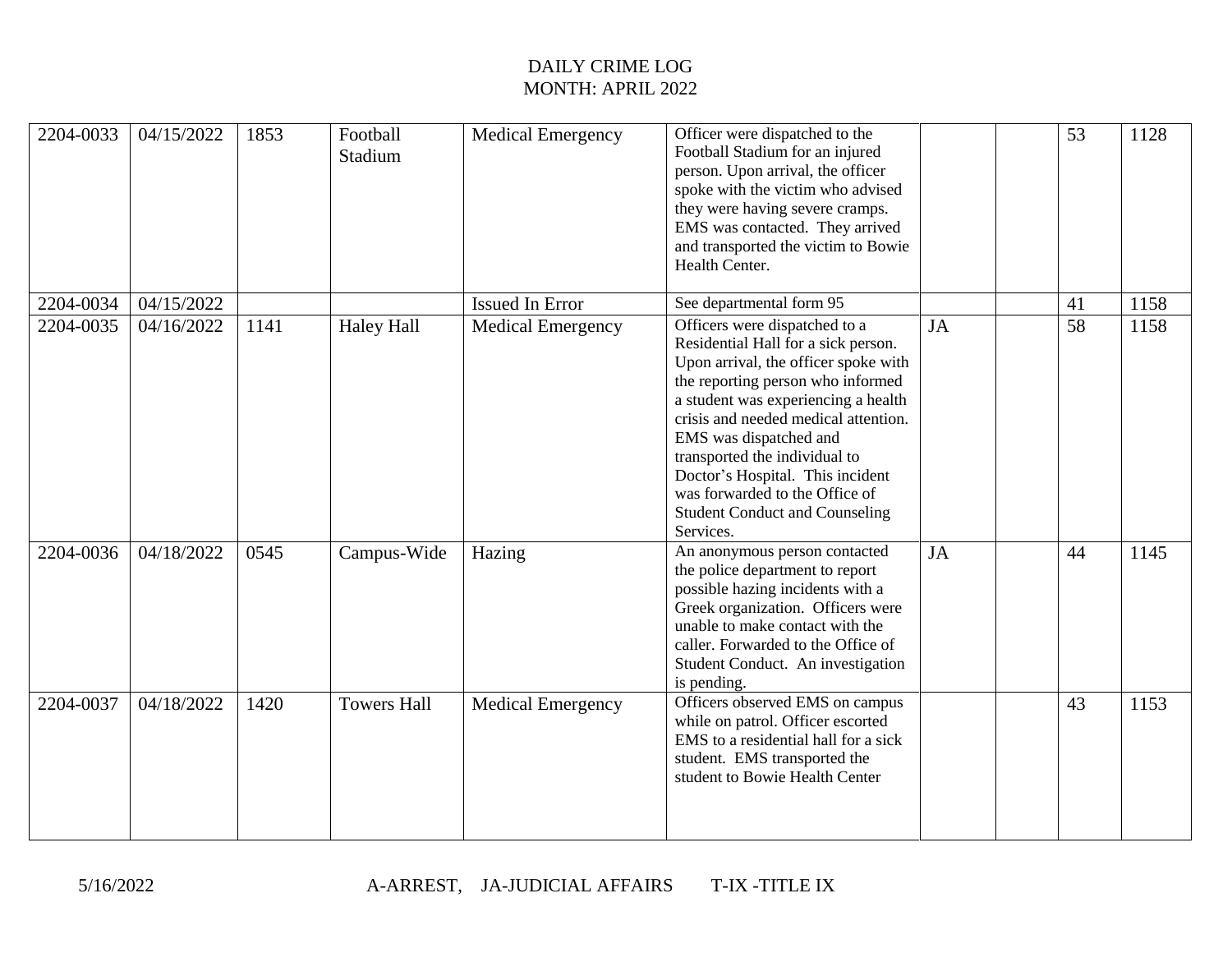| 2204-0038 | 04/19/2022 | 0206 | <b>Holmes Hall</b>  | Misc. Incident (Code of<br>Conduct Violation) | Officers were dispatched to a<br>residential hall for a report of a<br>weapon. Upon arrival, officers met<br>with reporting person who advised<br>they observed an airsoft pistol on a<br>student earlier in the morning.<br>Officers met with the student who<br>advised they had disposed of the<br>airsoft gun off campus. No reports<br>of injury. Forwarded to the Office<br>of Student Conduct. | <b>JA</b> | 44 | 1159 |
|-----------|------------|------|---------------------|-----------------------------------------------|-------------------------------------------------------------------------------------------------------------------------------------------------------------------------------------------------------------------------------------------------------------------------------------------------------------------------------------------------------------------------------------------------------|-----------|----|------|
| 2204-0039 | 04/20/2022 | 1030 | Lot M               | Impound                                       | An illegally parked vehicle was<br>ticketed and towed.                                                                                                                                                                                                                                                                                                                                                |           | 53 | 1153 |
| 2204-0040 | 04/20/2022 | 1704 | Computer<br>Science | <b>Disorderly Conduct</b>                     | Officer was dispatched to CNSMN<br>for a disorderly person refusing to<br>leave the classroom. Officer spoke<br>with the individual and they left the<br>room. Forwarded to the Office of<br>Student Conduct.                                                                                                                                                                                         | JA        | 43 | 1142 |
| 2204-0041 | 04/21/2022 | 2348 | <b>ELLC</b>         | Stalking (Unfounded)                          | An Officer was dispatched to a<br>residence hall for a report of<br>stalking. After speaking with the<br>victim they advised they received a<br>notice on their phone that a GPS<br>device was tracking their location<br>and later advised it was a probably<br>an error with the phone.                                                                                                             |           | 44 | 1158 |
| 2204-0042 | 04/21/2022 | 0344 | <b>CMRC</b>         | <b>Assault 2<sup>nd</sup> Degree</b>          | 4(e) Officers were dispatched to<br>CMRC for a report of an assault.<br>Upon arrival officers spoke the on<br>duty security guard who advised<br>they were pushed by an unknown<br>subject who ran up the stairwell and<br>gained entry into the building. No<br>injuries were reported. An<br>investigation is being conducted.                                                                      |           | 44 | 1158 |
| 2204-0043 | 04/21/2022 | 0836 | Lot P               | Impound                                       | An illegally parked vehicle was<br>ticketed and towed.                                                                                                                                                                                                                                                                                                                                                |           | 55 | 1153 |

5/16/2022 A-ARREST, JA-JUDICIAL AFFAIRS T-IX -TITLE IX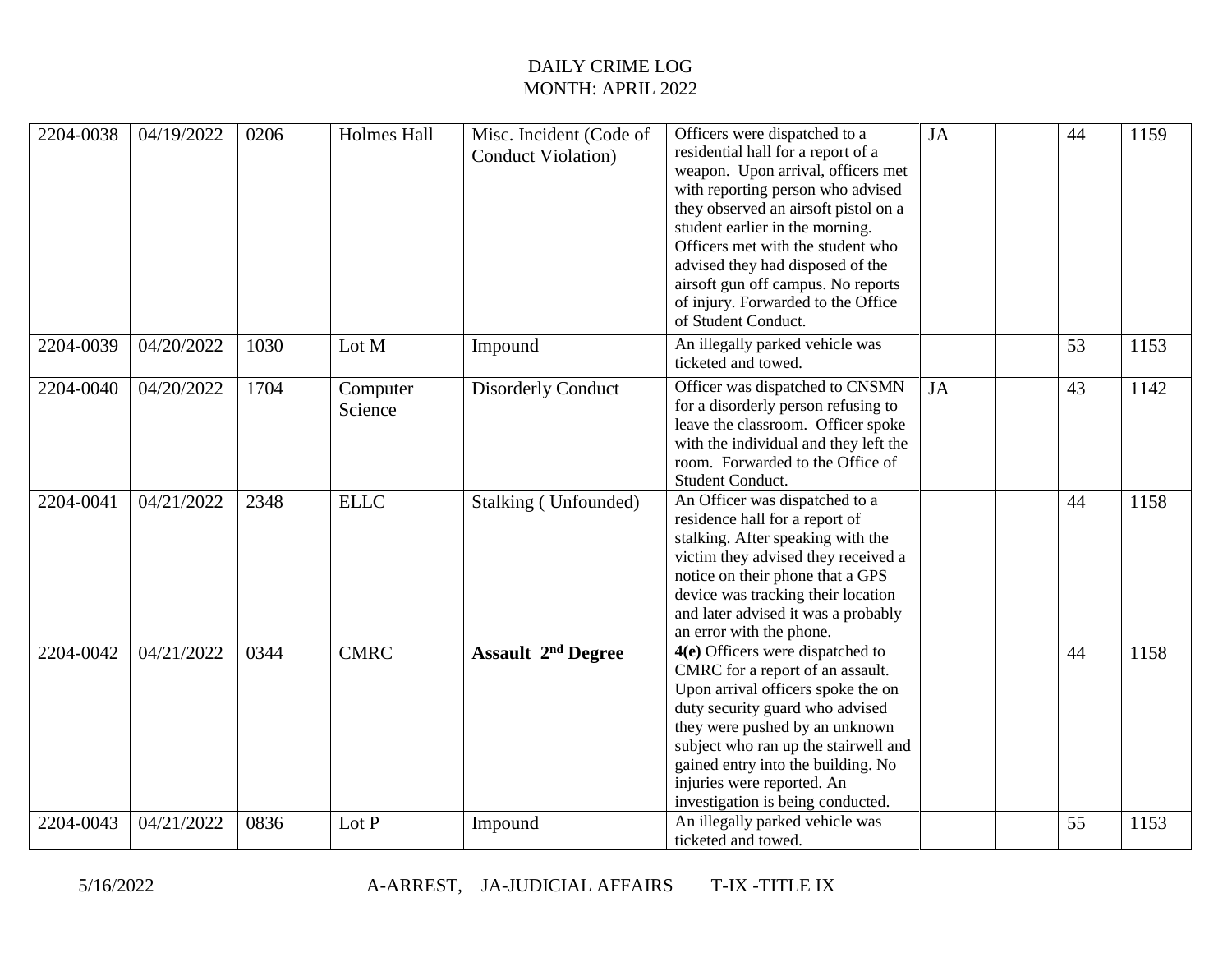| 2204-0044 | 04/21/2022 | 1048 | Haley                 | Misc. Incident<br>(Fraudulent<br>Identification Card) | Officers responded to the Housing<br>Office for a report of a fake ID.<br>Upon arrival, officers were advised<br>a non-student created a fake BSU<br>Bulldog Card to visit a BSU<br>resident student. Same was<br>confiscated Forwarded to the<br>Office of Student Conduct.                                                                                                         | JA | 41 | 1153 |
|-----------|------------|------|-----------------------|-------------------------------------------------------|--------------------------------------------------------------------------------------------------------------------------------------------------------------------------------------------------------------------------------------------------------------------------------------------------------------------------------------------------------------------------------------|----|----|------|
| 2204-0045 | 04/21/2022 | 1435 | <b>Bookstore</b>      | <b>Theft</b>                                          | $6(k)$ An Officer responded to the<br>Bookstore for a report of a theft.<br>The Bookstore manager informed<br>the officer that they observed an<br>unknown person steal a book and<br>place in their bag and walk out.<br>The bookstore manager informed<br>officer that until inventory is<br>completed, they will not know what<br>book was stolen. Value unknown<br>at this time. |    | 43 | 1153 |
| 2204-0046 | 04/22/2022 | 0740 | McKeldin              | Misc. Incident (Water<br>Leak)                        | Officers were dispatched to<br>McKeldin gym for a report of a<br>water leak. A pipe leaking caused<br>minor damage to the ceiling tiles.<br>Cleaning services were contacted<br>and a work order was submitted.<br>Total damage approx. \$100.00.                                                                                                                                    |    | 41 | 1159 |
| 2204-0047 | 04/21/2022 | 0500 | Registrar's<br>Office | Misc. Incident (Injured<br>Employee)                  | Officers were dispatched to Henry<br>Administration Bldg. for a report of<br>an injured person. Upon arrival,<br>Officers spoke with the victim and<br>they advised while walking out of<br>the building, they missed a step,<br>tripped and fell and twisted their<br>ankle. The individual was advised<br>to seek medical attention.                                               |    | 41 | 1159 |
| 2204-0048 | 04/22/2022 | 1216 | Bookstore/NS          | <b>Theft (Under</b><br>\$1,500.00                     | 6 (k) \$612.50 Officers responded to<br>the campus bookstore for a report<br>of theft. Upon arrival they were                                                                                                                                                                                                                                                                        |    | 41 | 1143 |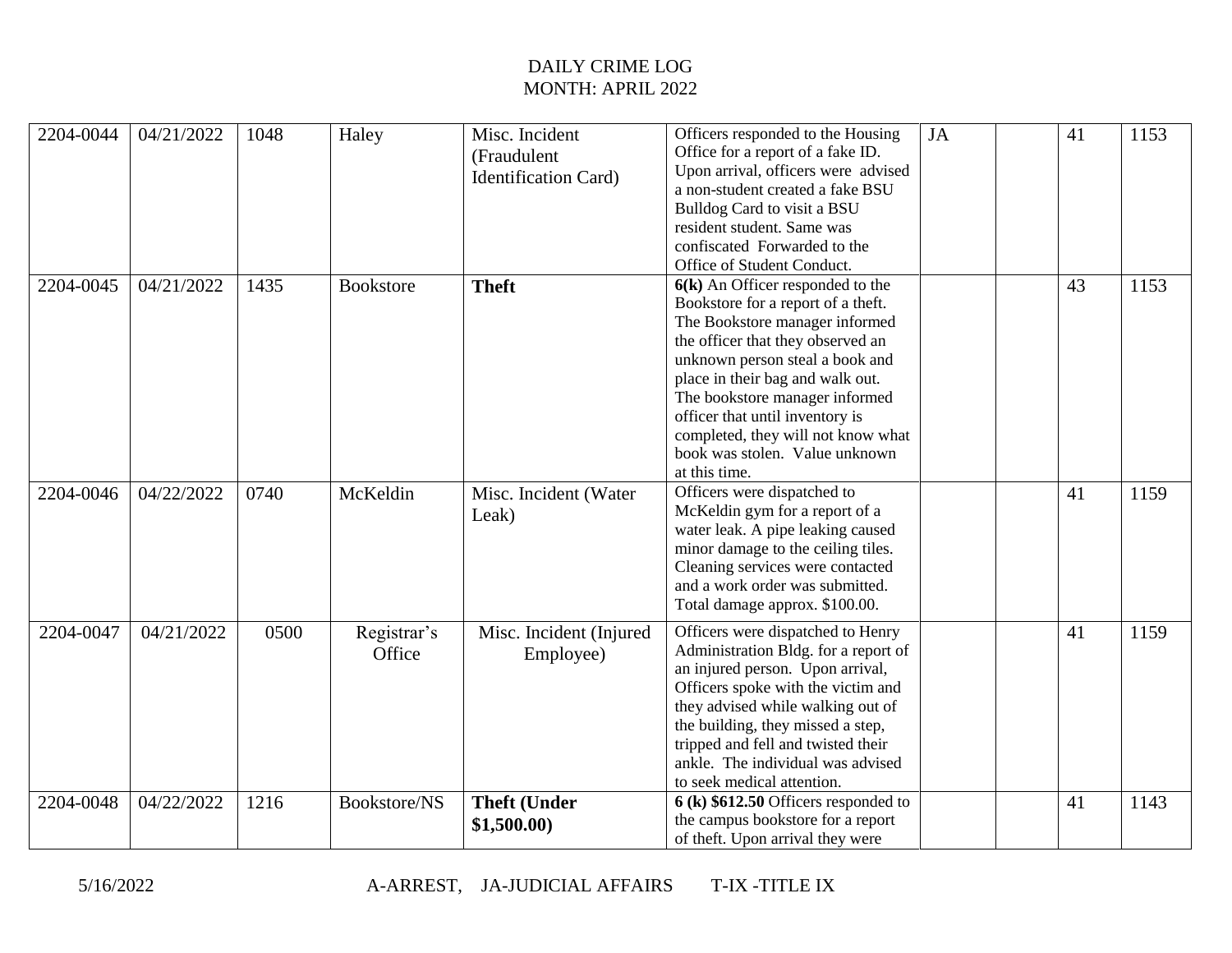|           |            |      |                 |                          | advised an unknown person put<br>three textbooks in their backpack<br>and left the store without paying. A<br>photo of the individual was<br>provided by store employees. An<br>investigation is being conducted.                                                                                                                                                                                                                                                                                                                                       |    |      |    |      |
|-----------|------------|------|-----------------|--------------------------|---------------------------------------------------------------------------------------------------------------------------------------------------------------------------------------------------------------------------------------------------------------------------------------------------------------------------------------------------------------------------------------------------------------------------------------------------------------------------------------------------------------------------------------------------------|----|------|----|------|
| 2204-0049 | 04/22/2022 | 1906 | Robinson Hall   | <b>Lost Property</b>     | Officers were dispatched to<br>Robinson Hall for a report of lost<br>property. Upon arrival officers<br>were informed an individual lost<br>their wallet somewhere on campus.<br>The individual was advised to<br>cancel all credit cards and given a<br>report number. Total loss approx.<br>\$205.00.                                                                                                                                                                                                                                                 |    |      | 55 | 1128 |
| 2204-0050 | 04/23/2022 | 1700 | McKeldin<br>Gym | Harassment               | Officers were dispatched to the<br>police department for a report of<br>harassment. A Current BSU student<br>informed officers they are being<br>harassed via text messages by their<br>former boyfriend (current BSU<br>std.). Officers spoke with the<br>former boyfriend and they advised<br>they are being harassed as well.<br>Officers informed both parties on<br>procedures for filing a protective<br>order with District Court. Both are<br>current students. This incident was<br>forwarded to The Office of Student<br>Conduct and Title IX | JA | T-IX | 55 | 1142 |
| 2204-0051 | 04/24/2022 | 1745 | <b>FPAC</b>     | <b>Medical Emergency</b> | Officers responded to FPAC for a<br>medical emergency. EMS was<br>requested, responded and evaluated<br>he individual. Individual refused<br>transport to the nearest hospital.                                                                                                                                                                                                                                                                                                                                                                         |    |      | 43 | 1142 |
| 2204-0052 | 04/24/2022 | 1645 | <b>CMRC</b>     | <b>Welfare Check</b>     | A concerned parent called<br>requested a welfare check on<br>former BSU student believed to be<br>on campus. Officers made contact                                                                                                                                                                                                                                                                                                                                                                                                                      |    |      | 43 | 1142 |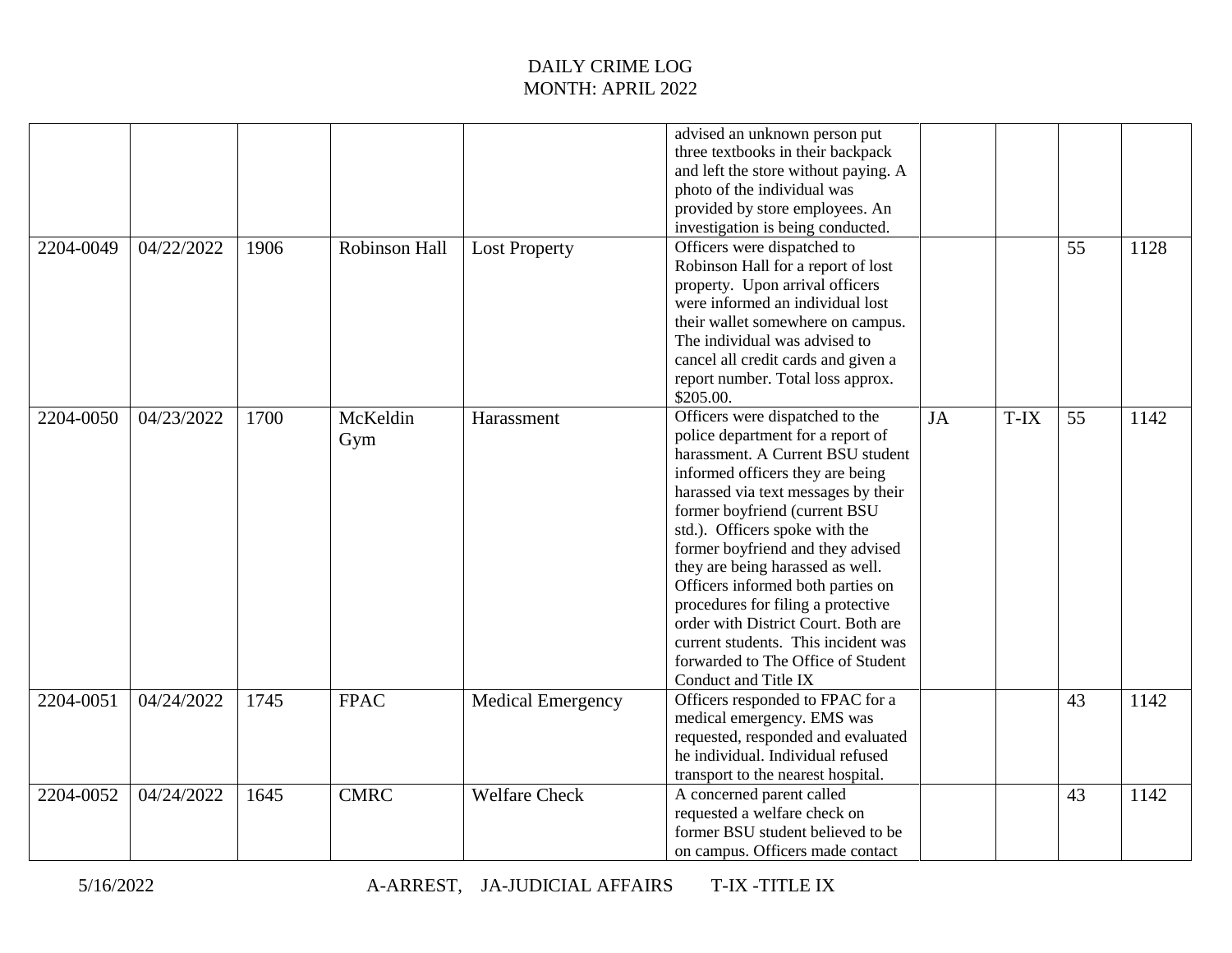|           |            |      |                       |                                | with the individual who advised<br>they were okay and would contact<br>the parent.                                                                                                                                                                                                                                                    |                       |    |      |
|-----------|------------|------|-----------------------|--------------------------------|---------------------------------------------------------------------------------------------------------------------------------------------------------------------------------------------------------------------------------------------------------------------------------------------------------------------------------------|-----------------------|----|------|
| 2204-0053 | 04/25/2022 | 2141 | East<br>Promenade     | Medical Emergency              | Officers responded to the East<br>Promenade for a report of a medical<br>emergency. Upon arrival, they met<br>with an individual who injured their<br>ankle while performing tricks on a<br>skateboard. EMS responded and<br>theindividual refused treatment and<br>transport.                                                        |                       | 43 | 1142 |
| 2204-0054 | 04/26/2022 | 0009 | <b>Haley Hall</b>     | Misc. Incident (Water<br>Leak) | Officers responded to a residential<br>hall for a report of a water leak. A<br>residential director reported the<br>shower handle in the 2nd-floor<br>bathroom was not turning off and<br>water leaked to the first floor<br>causing damage to the ceiling tiles.<br>Facilities was notified and<br>responded. Total damage \$100.00. |                       | 44 | 1145 |
| 2204-0055 | 04/26/2022 | 2250 | East<br>Promenade     | <b>Medical Emergency</b>       | Officer responded to East<br>Promenade for a report of a medical<br>emergency. On location officers<br>met with an individual who was<br>experiencing an allergic reaction<br>and wanted to go to the hospital.<br>EMS responded and transported the<br>individual to the hospital.                                                   |                       | 44 | 1142 |
| 2204-0056 | 04/27/2022 | 0357 | Lot S                 | Impound                        | A unoccupied vehicle in the middle<br>of the roadway was ticketed and<br>towed.                                                                                                                                                                                                                                                       |                       | 44 | 1158 |
| 2204-0057 | 04/27/2022 | 0415 | Disorderly<br>Conduct | Lot S                          | Officers were conducting parking<br>enforcement on parking lot S when<br>they were confronted by a student<br>who was yelling aggressively<br>because they had received a parking<br>ticket. The student parked in the<br>middle of the roadway blocking<br>traffic and was directed to move the                                      | Arrested<br><b>JA</b> | 44 | 1158 |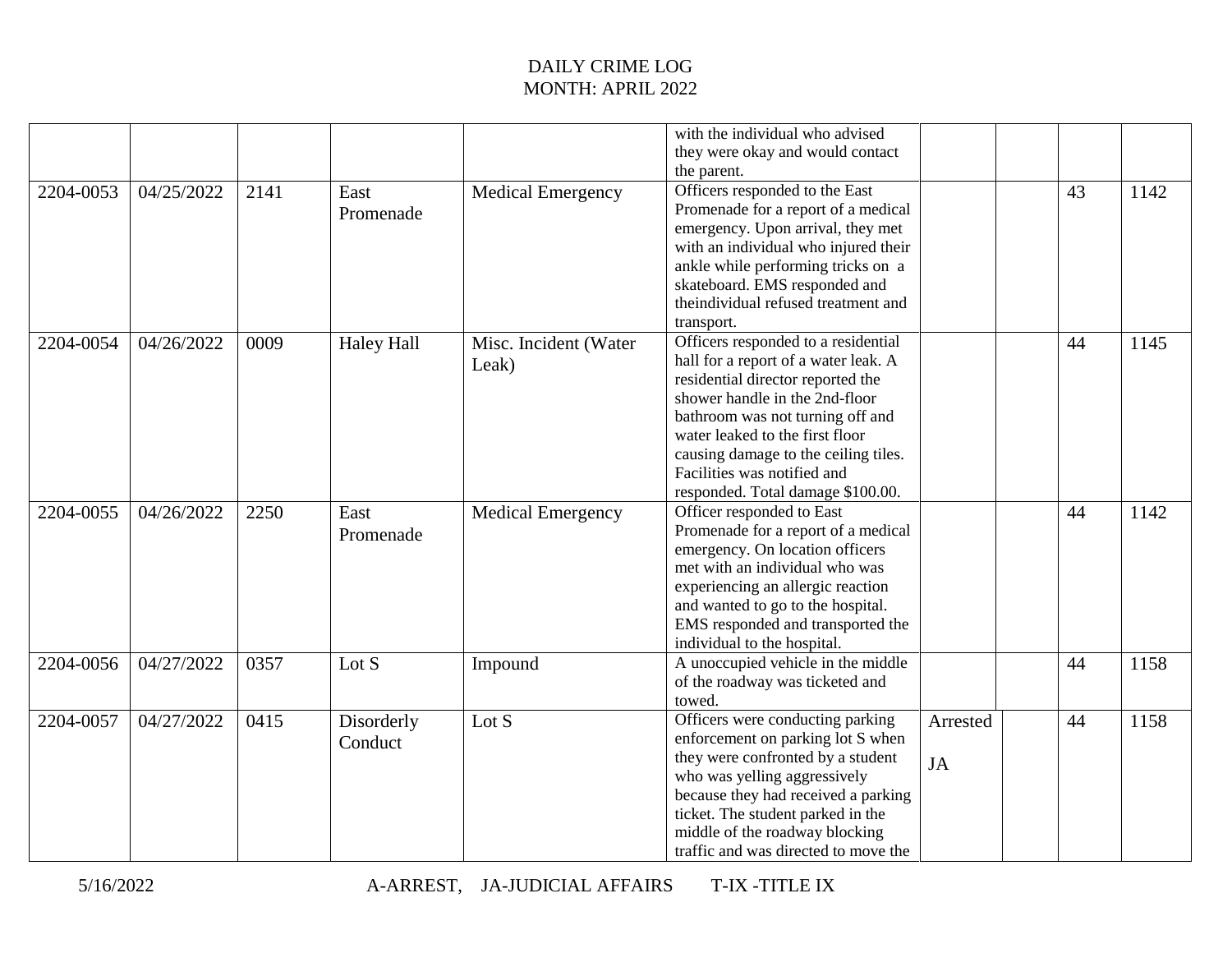|           |            |                |                 |                                                                                                                           | vehicle. The student refused to do<br>so, approached the officers<br>aggressively, and was subsequently<br>arrested. Forwarded to the Office of<br>Student Conduct.                                                                                                                                                                                                                                                                                                                                                    |  |    |      |
|-----------|------------|----------------|-----------------|---------------------------------------------------------------------------------------------------------------------------|------------------------------------------------------------------------------------------------------------------------------------------------------------------------------------------------------------------------------------------------------------------------------------------------------------------------------------------------------------------------------------------------------------------------------------------------------------------------------------------------------------------------|--|----|------|
| 2204-0058 | 04/27/2022 | <b>SKIPPED</b> | <b>SKIPPED</b>  | <b>SKIPPED</b>                                                                                                            |                                                                                                                                                                                                                                                                                                                                                                                                                                                                                                                        |  |    |      |
| 2204-0059 | 04/27/2022 | 0500           | McKeldin<br>Gym | Misc. Incident (Water<br>Leak)                                                                                            | Officers were dispatched to<br>McKeldin Gym's rear hallway for a<br>report of a water leak. Upon arrival<br>officers, noticed water coming from<br>the ceiling and damaged tiles.<br>Facilities and cleaning services<br>were notified.                                                                                                                                                                                                                                                                                |  | 44 | 1145 |
| 2204-0060 | 04/27/2022 | 1556           | <b>ELLC</b>     | <b>Medical Emergency</b>                                                                                                  | Officers were dispatched to ELLC<br>for a report of a student having<br>thoughts about wanting to commit<br>suicide. Upon arrival, the individual<br>was speaking with their therapist<br>who advised them to go to the<br>nearest hospital. Fire and EMS<br>were dispatched to campus and<br>transported the individual to The<br>University of Maryland Capital<br>Region Medical Center.                                                                                                                            |  | 55 | 1128 |
| 2204-0061 | 04/30/2022 | 1830           | Parking Lot P   | Misc. Incident (Report<br>of Shots Fired on<br><b>MARC Train Parking</b><br>Lot) (PG County Police<br>Report #22-0020778) | Officers responded to parking Lot P<br>for a report of an individual<br>suffering from a gunshot. The<br>individual advised officers they<br>attended an off-campus event at the<br>Marc Train when an unknown<br>person started shooting at the car<br>they were riding in. Investigation<br>revealed the individual's injury was<br>caused by shattering of the glass<br>window and not by a bullet. MS<br>responded and treated the wound on<br>scene. Individual refused transport<br>to the nearest hospital. The |  | 58 | 1142 |